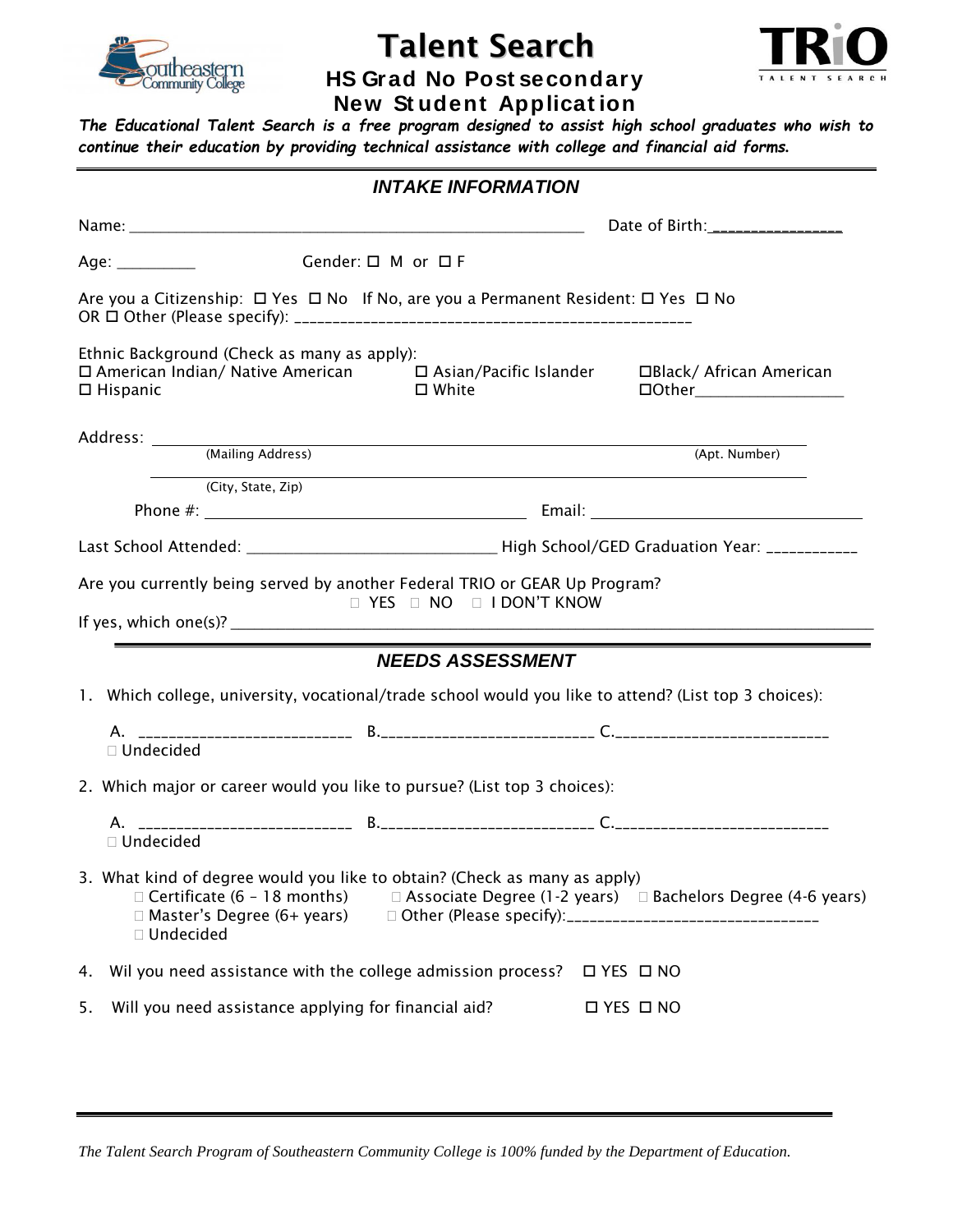# *DEPENDENCY STATUS*

1.) Were you born before January 1,  $\frac{1995?}{ }$   $\Box$  YES  $\Box$  NO 2.) As of today, are you married?  $\Box$  YES  $\Box$  NO 3.) Are you currently serving on active duty in the U.S. Armed Forces for purposes other than training? NO NO DI YES DI NO 4.) Are you a veteran of the U.S. Armed Forces?  $\Box$  YES  $\Box$  NO

5.) Do you have children who will receive more than half of their support from you between July 1, 2018,<br>and June 30, 2019? and June 30, 2019?

6.) Do you have dependents (other than your children or spouse) who live with you and who receive more than half of their support from you, now and through June 30, 2019? YES NO

7.) At any time since you turned age 13, were both your parents deceased, were you in foster care,<br>dependent or ward of the court, classified as homeless or a runaway? □ YES □ □ NO dependent or ward of the court, classified as homeless or a runaway?

8.) Has it been determined by a court in your state of legal residence that you are an emancipated minor or that someone other than your parent or stepparent has legal guardianship of you?

YES NO

9.) At any time after July 1, 2017, were you determined to be an unaccompanied youth who was homeless or were self-supporting and at risk of being homeless?  $\Box$  YES  $\Box$  NO

\_\_\_\_\_\_\_\_\_\_\_\_\_\_\_\_\_\_\_\_\_\_\_\_\_\_\_\_\_\_\_\_\_\_\_\_\_\_\_\_\_\_\_\_\_\_\_\_\_\_\_\_\_ \_\_\_\_\_\_\_\_\_\_\_\_

All the information on this form is true and complete to the best of my knowledge.

 **Applicant Signature Date**

If you answered NO to any of the Dependency Status questions listed above your status is DEPENDENT and you must provide your parental information and obtain a parent's signature on the following DEPENDENT STUDENT portion of this form. If you answered YES to any of the Dependency Status questions listed above, then your status is INDEPENDENT and you can skip the following Dependent Student portion and complete the INDEPENDENT STUDENT section on the next page.

# **Educational Attainment & Income Verification– DEPENDENT STUDENT ONLY**

Did applicant's Mother receive a 4-year degree from a college/university?  $\Box$  YES  $\Box$  NO

Did applicant's Father receive a 4-year degree from a college/university?  $\Box$  YES  $\Box$  NO

Number of people living in parents' household. \_\_\_\_\_

What was parents'  $2018$  TAXABLE INCOME (not adjusted income level - this amount is found on the  $2^{nd}$ page of most tax forms)?

 $\sim$ 

All the information on this form is true and complete to the best of my knowledge.

 $\qquad \qquad \blacksquare$ 

**Parent/Guardian Signature Date**

*The Talent Search Program of Southeastern Community College is 100% funded by the Department of Education.*